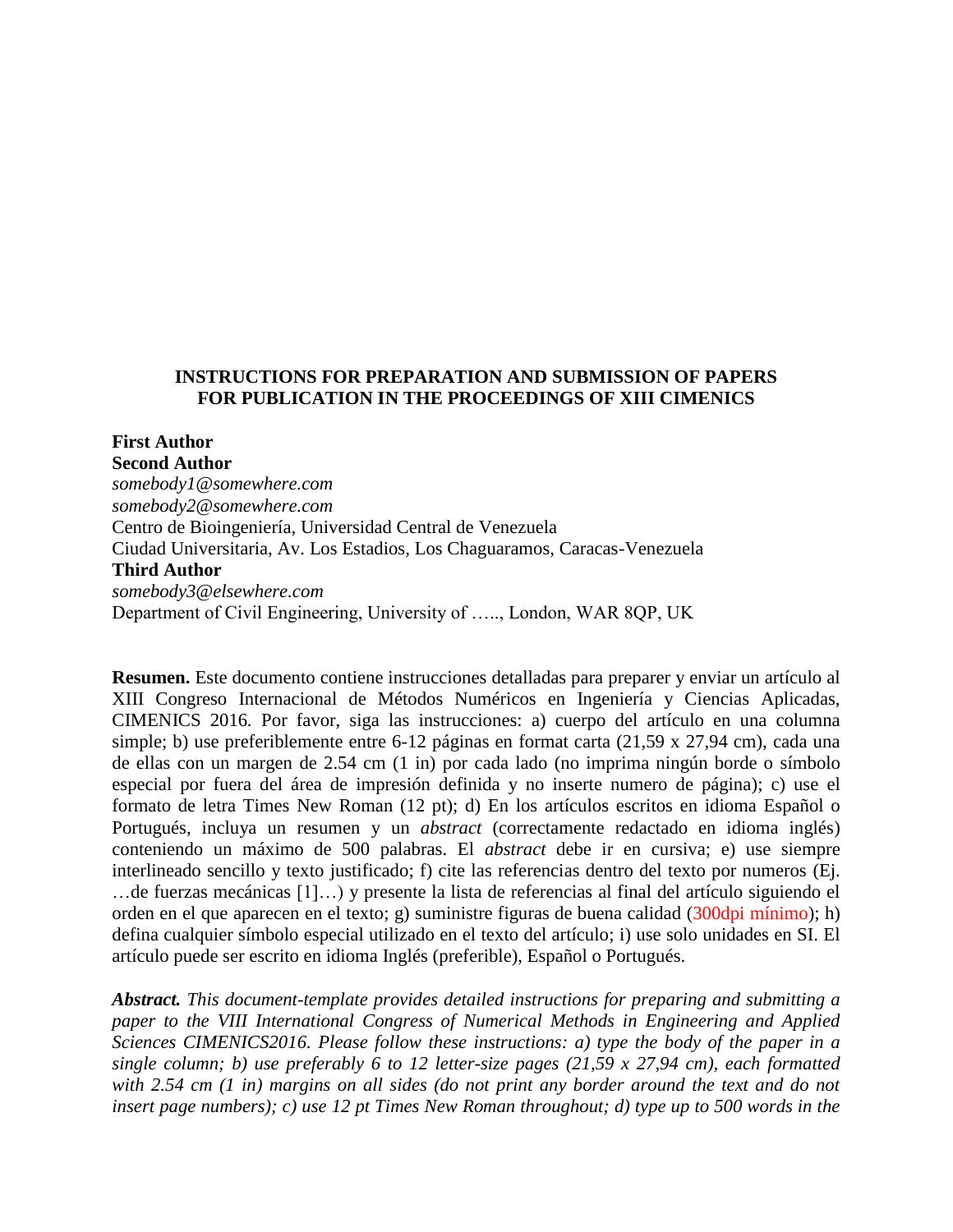*abstract, in italics; e) always use single-spaced lines, justified alignment; f) cite references by number (e.g. ..of mechanical forces [1]…) and list them in the order of the text; g) supply good quality figures/photographs (up to 300dpi); h) define all symbols as they appear in the text; i) use only SI units. The paper may be written in English (preferred), Portuguese or Spanish.*

**Keywords:** First keyword, Second keyword, Third keyword (up to 5 keywords)

# **1. INTRODUCTION**

The Proceedings of XIII CIMENICS, including the full versions of all papers to be presented at the Congress, will be available on CD-ROM version. It is therefore extremely important that you prepare the digital version of your contribution in accordance with the present instructions.

After the paper preparation you should generate a PDF file for submission (before May 15<sup>th</sup>, 2016). Please make sure you identify your file with the code number given by the Organizing Committee after abstract acceptance. For example, your file might be called *CIM99-*  $999.PDF$ . The author(s) must pay the registration fee before June  $17<sup>th</sup>$ , 2016 for the paper to be included in the proceedings of the congress

# **2. TYPING INSTRUCTIONS**

The paper must be written in English (preferred), Portuguese or Spanish.

## **2.1 Paper length**

The full paper including figures and tables should be preferably no longer than 12 lettersize pages (21,59 x 27,94 cm). Please limit your paper by writing concisely, rather than by reducing figures or tables to a size at which symbols/labels become difficult to read. The final PDF file should be smaller than 2 Mb.

## **2.2 Page format**

Each Letter-size page should be formatted with 25.4mm (1 in) margins on all sides. This defines the printable area for all pages (except the first page margin at the top is 80 mm). Inside this area, the text must be arranged in a single column. Please do not print any border around the text and do not insert page numbers.

The final paper should look like this document.

## **2.3 General text specifications**

The paper must be typed using 12 pt Times New Roman throughout the text, as in the present document. This includes title, headings, figure and table captions. The first page must include the paper title, authors/affiliation, abstract and keywords.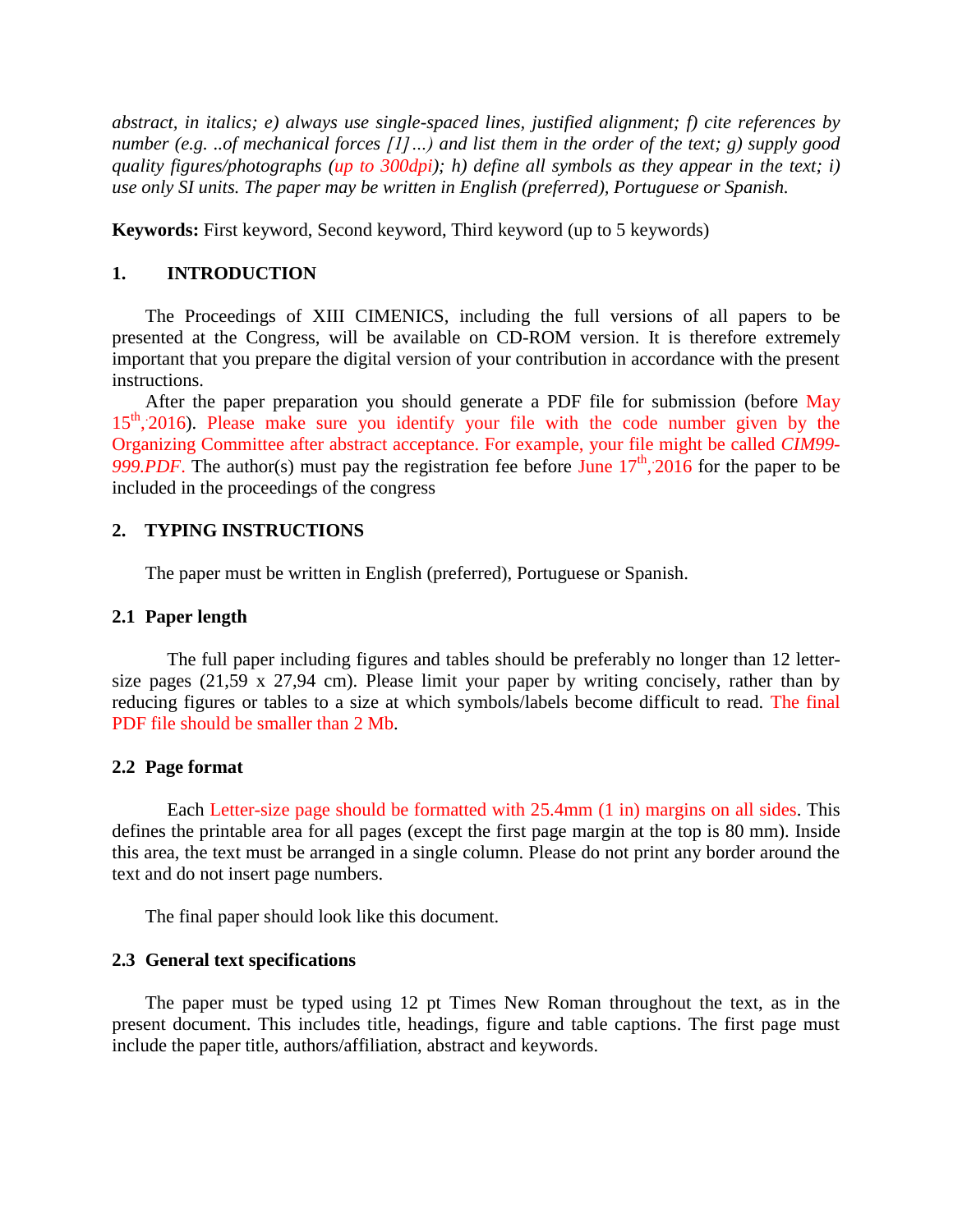*Paper title.* Allow 80 mm margin space from the top, then type the first line of the title. The title should be in boldface type, all capital letters and centered on the page and must not exceed three lines. It should be single spaced if longer than one line. Skip one line (12 pt) between the title and the first author.

*Author(s) and affiliation***.** Type authors' names in boldface type, flush left, one per line, including first name, middle initial and last name. Each name or group of names must be followed by the corresponding affiliation, which should be in regular type (neither boldfaced nor italicized). Skip two lines (24 pt) between the last affiliation and the abstract.

*Abstract and keywords.* Type the heading **Abstract***.* in boldface, flush left, followed by a period. On the same line, type the abstract in Times new roman 12, justified alignment. The abstract should be no longer than 500 words. Skip one line, then type the heading **Keywords***:* (don't forget the colon) in boldface, flush left and type 3 to 5 keywords, separated by commas, with only the first letter of each keyword capitalized.

*Headings.* Type a first-level head in all capital letters, boldface type, flush left. Begin by typing the Arabic number followed by a period, and then type the head title. Leave one blank line above and one below this head.

For a second-level head, capitalize only the first letter, using boldface type, flush left. Begin by typing the double number and then type the sub-head title. Leave one blank line above and one below this head.

Do not number third-level heads. Use boldface italics, capitalizing only the first letter and indenting 0.75 cm from the left margin. Follow it by a period and start the text immediately. Leave one blank line above this head.

*Body of text.* The text should be typed using single-spaced lines and justified alignment. Start each paragraph 0.75 cm from the left margin and allow no space between paragraphs.

#### **2.4 Equations, symbols and units**

Indent an equation center. Number it with an Arabic number enclosed in parentheses placed flush right. Allow one blank line above and one below an equation. For example:

$$
\overline{q}_r = -4\pi r^2 k \frac{dT}{dr} \tag{1}
$$

When referring to an equation in the text write "Eq. (1)," except at the beginning of a sentence, where "Equation (1)" should be used.

Symbols should be italicized throughout the text. Define all symbols as they appear in the text. A nomenclature section is not necessary.

All data, including those shown in tables and figures, must be reported in SI units. Decimal points rather than commas should always indicate decimals.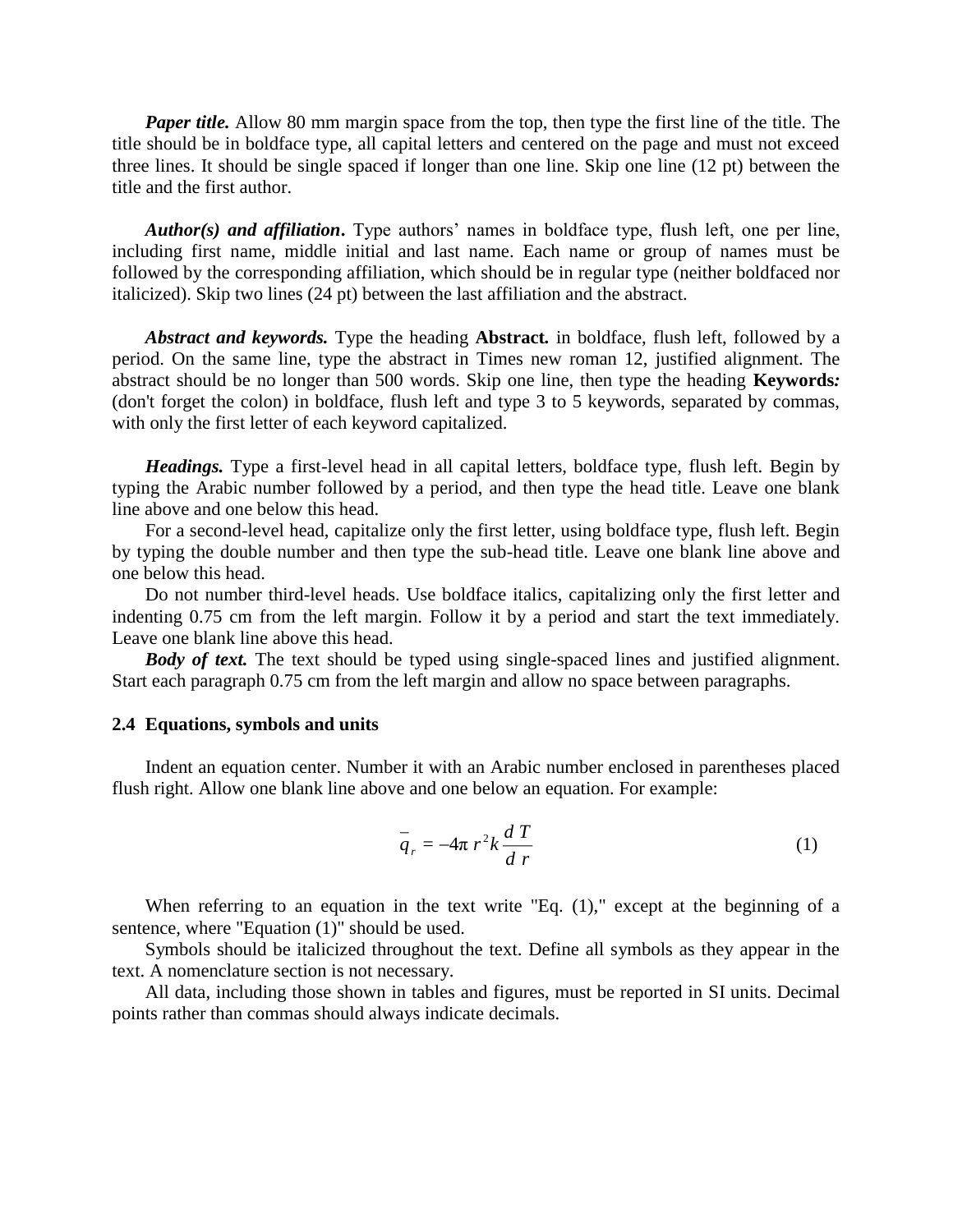#### **2.5 Figures and tables**

Figures and tables should be inserted as close as possible to their mention in the text. Enclosed text and symbols must be clearly readable; avoid small symbols. Use good quality pictures and illustrations.

Figures must be professionally edited in a grayscale. Avoid light colors. Dark or patterned backgrounds may be unsuitable for reproduction. Figures should be inserted into the text and submitted (with de paper) in a separate TIFF files. Please submit at 300 dpi or higher. The final ZIP file containing pictures and illustrations should be smaller than 3 Mb

Figures and tables and their captions should be centered in the text. Place figure caption below the figure and one blank line should be left between both. Place table title above the table, also leaving one blank line between them. Leave one blank line between the table or figure and the adjacent text.

| Constitutive relation | Nomenclature | Value |
|-----------------------|--------------|-------|
| Turbulent tensor      | ىلا          | 0.09  |
| Turbulent tensor      | $-\mu b$     | 0.69  |
| Lateral lift          |              | 0.08  |
| Virtual mass          | $\sqrt{M}$   | 0 X   |

**Table 1.** Coefficients in constitutive relations

Arabic numerals should be used in figures and tables (e.g., Figure 1, Figure 2, Table 1, Table 2). Refer to them in the text as "Table 1" and "Fig. 1" (except at the beginning of a sentence, where "Figure 1" should be used).



Figure 1- Pressure variation along the nozzle: experimental data.

Label coordinates in plots and add the corresponding units. Similarly, label columns/rows in tables and add the units.